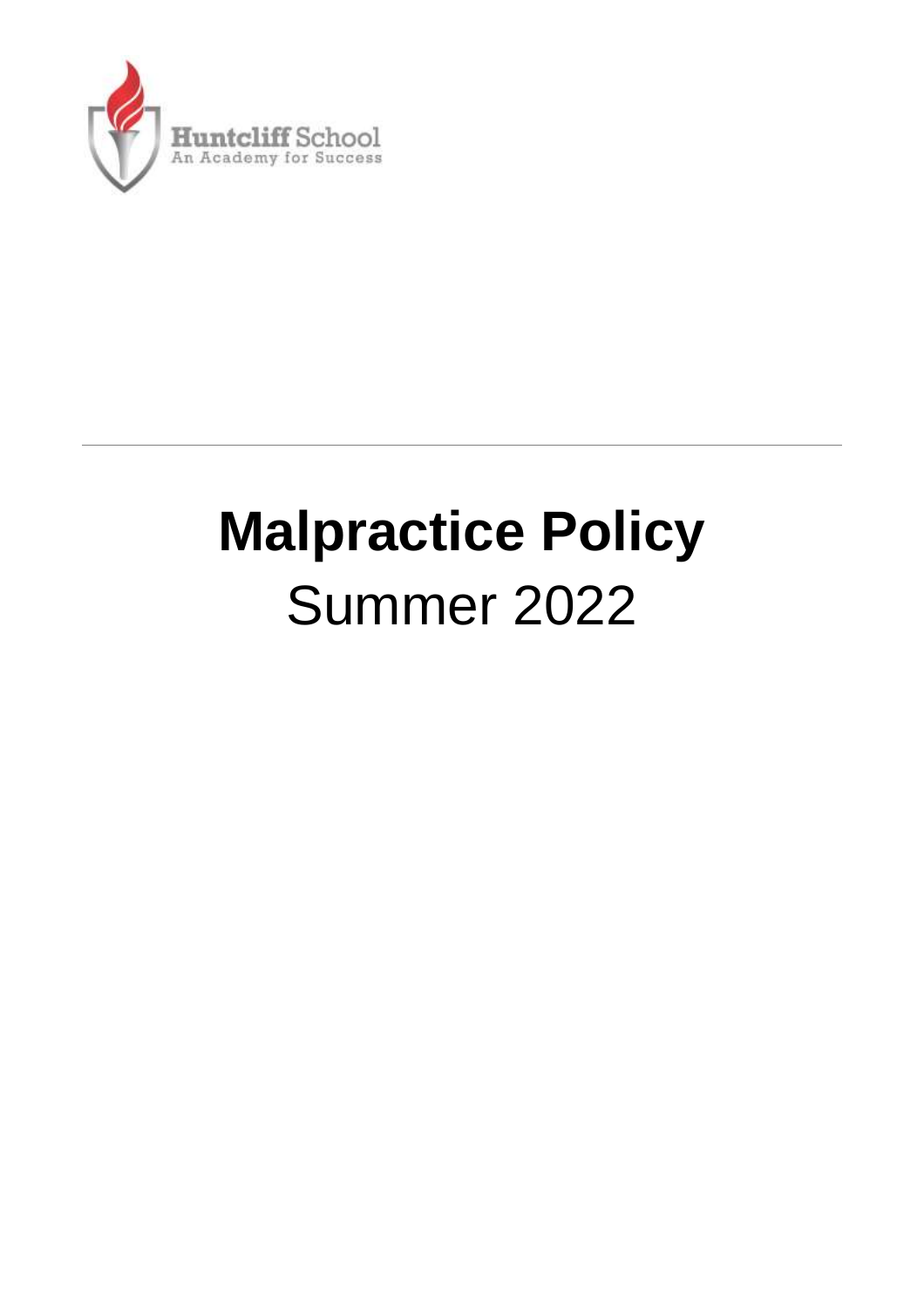### **Introduction**

Huntcliff School manages malpractice, in accordance with the JC[Q General Regulations for Approved](https://www.jcq.org.uk/exams-office/general-regulations/)  [Centres](https://www.jcq.org.uk/exams-office/general-regulations/) (section 5.11). Under normal delivery arrangements we take all reasonable steps to prevent the occurrence of any malpractice (which includes maladministration) before, during and after examinations according to JCQ requirements.

Our general centre policies regarding malpractice, maladministration and conflicts of interest have been reviewed to ensure they address the specific challenges of delivery in Summer 2022.

#### **Purpose of the policy**

This policy addresses malpractice under the specific arrangements for delivery in Summer 2022

#### **General Principles**

In accordance with the regulations Huntcliff School will:

- take all reasonable steps to prevent the occurrence of any malpractice (which includes maladministration) before, during and after the determination of grades process.
- inform the awarding body immediately of any alleged, suspected or actual incidents of malpractice or maladministration, involving a candidate or a member of staff, by completing the appropriate documentation, including:
	- o the [JCQ M1 form](https://www.jcq.org.uk/exams-office/malpractice/) in a case of suspected candidate malpractice
	- $\circ$  the [JCQ M2 form](https://www.jcq.org.uk/exams-office/malpractice/) in a case of suspected malpractice/maladministration involving a member of centre staff
- as required by an awarding body, investigate any instances of alleged or suspected malpractice (which includes maladministration) in accordance with the JCQ publication [JCQ](https://www.jcq.org.uk/exams-office/malpractice/)  [Suspected Malpractice: Policies and Procedures 2020-2021](https://www.jcq.org.uk/exams-office/malpractice/) and provide such information and advice as the awarding body may reasonably require

#### **Reporting malpractice**

#### **Candidates** (or an individual acting on their behalf)

In accordance with JCQ Guidance on the determination of grades for A/AS Levels and GCSEs for [Summer 2022](https://www.jcq.org.uk/summer-2021-arrangements/) each candidate will be made aware of the evidence that is going to be used and understand that the range of evidence used to determine a grade is not negotiable.

Where a candidate might attempt to gain an unfair advantage during the centre's process on the determination of grades by, for example, submitting fabricated evidence or plagiarised work, or any other act deemed as malpractice in the [JCQ Suspected Malpractice: Policies and Procedures 2020-](https://www.jcq.org.uk/exams-office/malpractice/) [2021,](https://www.jcq.org.uk/exams-office/malpractice/) Huntcliff School will submit a report of suspected candidate malpractice to the relevant awarding body.

Where a candidate, or an individual acting their behalf such as a parent/carer, might try to influence grade decisions by applying pressure to the centre or any of its staff, Huntcliff School will keep and retain clear and reliable records of the circumstances and the steps taken, and make the candidate aware of the outcome. This will include a record that confirms the candidate had been made aware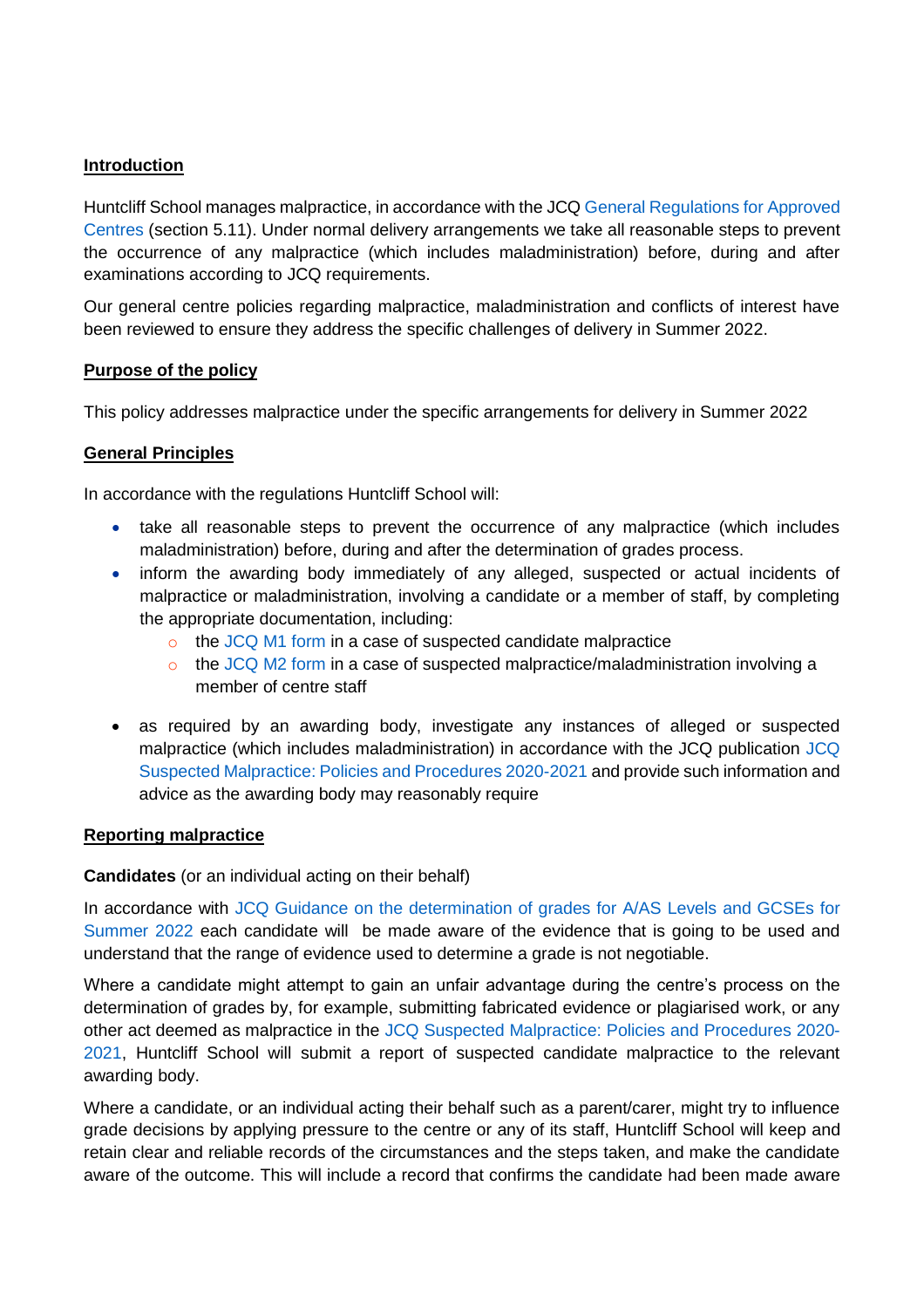of the evidence that was going to be used and understand that the range of evidence used to determine a grade was not negotiable.

However, if a candidate or an individual acting on their behalf continues to inappropriately attempt to pressure centre staff, a report of suspected candidate malpractice will be submitted to the relevant awarding body.

A report will be submitted by completing the appropriate documentation as guided by the individual awarding body concerned, including the form [JCQ M1 Report of suspected candidate malpractice.](https://www.jcq.org.uk/exams-office/malpractice/)

- This form must be used by the head of the centre to notify the appropriate awarding body of an instance of suspected candidate malpractice in the conduct of examinations or assessments
- It can also be used to provide a report on investigations into instances of suspected malpractice
- In order to prevent the issue of erroneous results and certificates, it is essential that the awarding body concerned is notified immediately of instances of suspected candidate malpractice

## **Centre staff**

l

Huntcliff School will report any instances of potential malpractice (which includes maladministration) where any centre staff fail to follow the published requirements for determining grades.

Examples of potential malpractice taken from the [JCQ Guidance on the determination of grades for](https://www.jcq.org.uk/summer-2021-arrangements/)  A/AS [Levels and GCSEs for Summer 2022](https://www.jcq.org.uk/summer-2021-arrangements/) includes but is not limited to:

- Exam entries are created for students who had not studied the course of entry or had not intended to enter for June 2022
- Grades created for students who have not been taught sufficient content to provide the basis for that grade
- A teacher deliberately and inappropriately disregarding the centre's published policy when determining grades
- A teacher fabricating evidence of candidate performance to support an inflated grade
- A teacher deliberately providing inappropriate levels of support before or during an assessment, including deliberate disclosure of mark schemes and assessment materials, to support an inflated grade
- A teacher intentionally submitting inflated grades
- A failure to retain evidence used in the determination of grades in accordance with the JCQ Grading guidance
- A systemic failure to follow the centre's policy in relation to the application of Access Arrangements or Special Consideration arrangements for students in relation to assessments used to determine grades
- A failure to take reasonable steps to authenticate student work A failure to appropriately manage Conflicts of Interest (COIs) within a centre
- A Head of Centre's failure to submit the required declaration when submitting their grades
- Grades being released to students (or their parents/carers) before the issue of results<sup>1</sup>
- Failure to cooperate with an awarding body's quality assurance, appeal or investigation processes